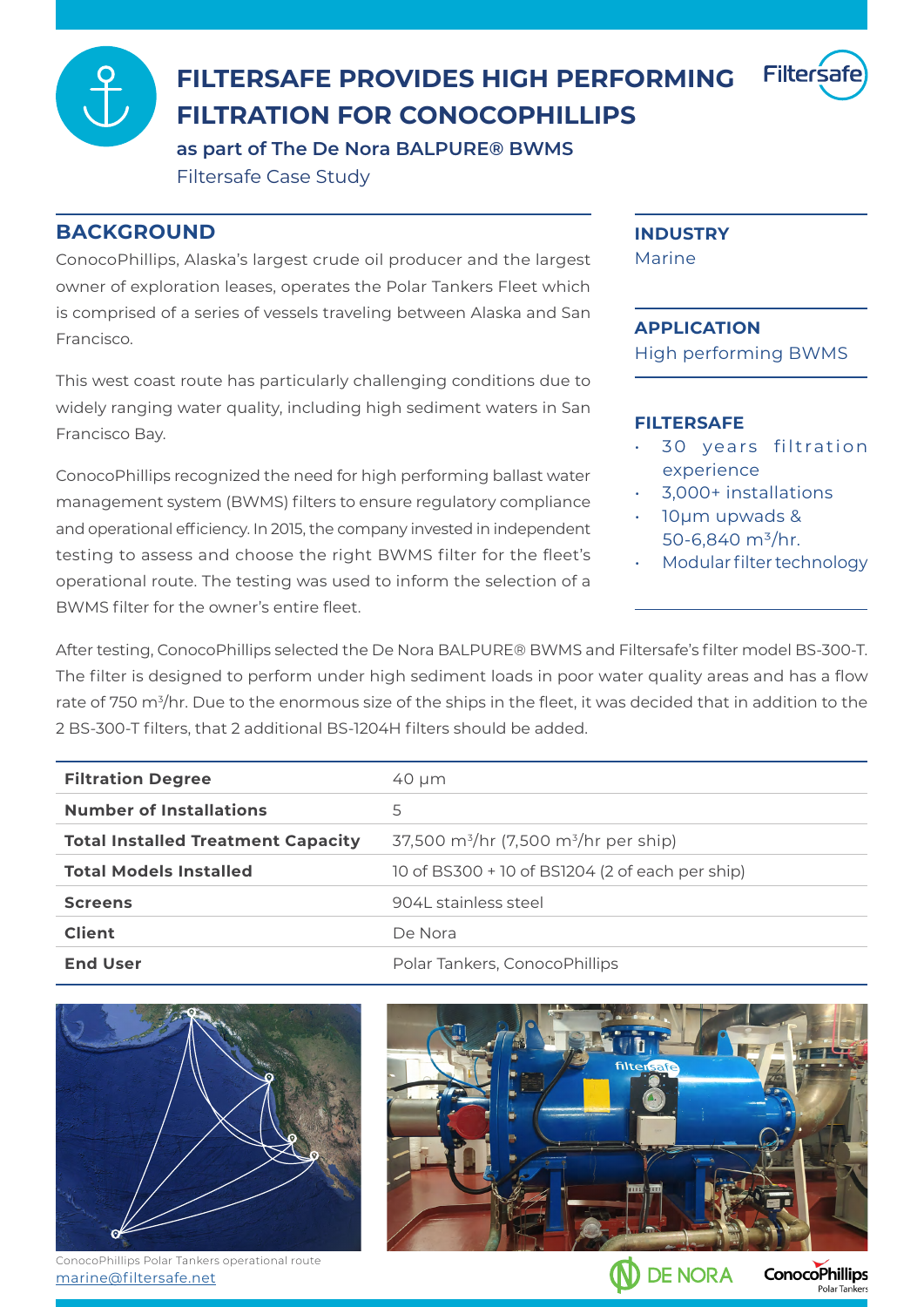

# **FILTERSAFE PROVIDES HIGH PERFORMING FILTRATION FOR CONOCOPHILLIPS**

as part of The De Nora BALPURE<sup>®</sup> BWMS Filtersafe Case Study

## **UNIQUE CHALLENGES**

Most BWMS testing is theoretical and doesn't reflect the significantly more challenging conditions faced at sea, where sediment-rich waters can cause BWMS to significantly slow down and even clog. If a filter does clog, then the BWMS could be forced to shut down, hamstringing the ballasting process and costing shipowners money.

In most filter systems, the outlet pressure creates the force necessary to clean the filter. If you maintain an outlet pressure, the cleaning force is life scenario, the more a filter clogs, the lower the maintained. The problem with this is that in a real-



outlet pressure. Filtersafe offers its own testing procedures where the team simulate real life scenarios which include not regulating the outlet pressure to see the impact on performance. Using this enhanced test allows us to demonstrate the value of our cleaning mechanism to achieve higher efficiencies in non-<br>standard installations.

## **FILTERSAFE SOLUTION**

Most filters build a "cake" i.e. an uncleanable part of the filter created over time as a result of a decrease in water pressure in the filter system. For the filter to return to optimum performance levels, the filter must be manually cleaned. In contrast to most filters, Filtersafe's solutions are the only technology available to the global shipping industry today which is self-restoring.

This means the filters have no uncleanable areas and are able to remove even the toughest build-up, with the filter returning to its original clean state after every heavy use in less than three minutes. For example, in the Shanghai Test our filter fully recovered from an unimaginable TSS load of 2,450 ppm in 182 seconds.

Filtersafe has an exclusive, upgradeable cleaning mechanism that can be modified even after installation to improve cleaning efficiency. This means the filter can be configured according to the vessel's trading waters and then changed as those trade routes are altered over the life of the ship.

This is significant as it removes the limitations that ballast water management systems (BWMS) have traditionally placed on ships, allowing vessels to move between low and high sediment routes, such as the tankers navigating around high sediment areas of San Francisco, without being prohibited by filter .performance